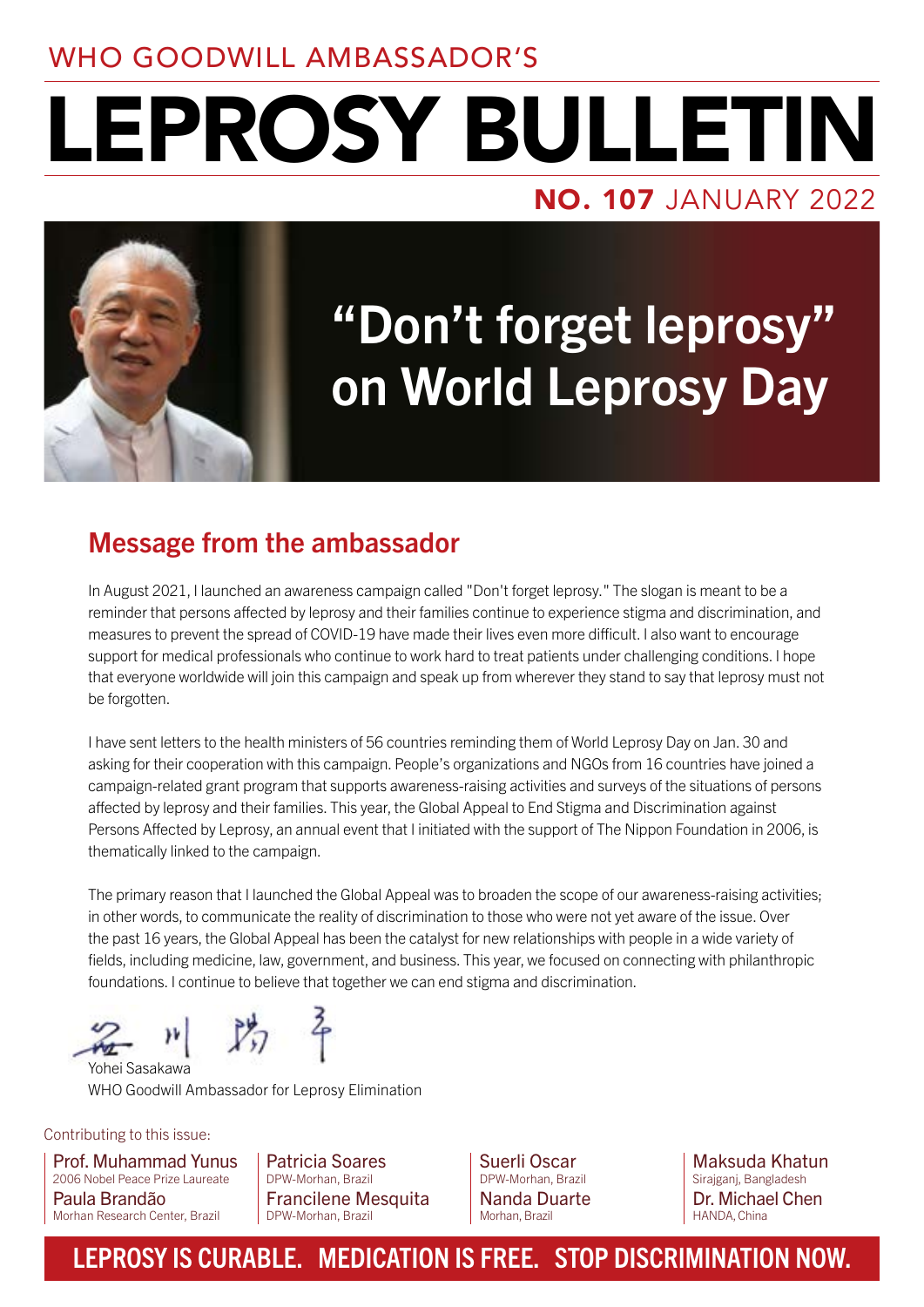#### INTERVIEW



#### Professor Muhammad Yunus

### 2006 Nobel Peace Prize Laureate and founder of Grameen Bank

#### Yunus Centre

The Yunus Centre strives to engage individuals and organizations in creating, promoting, and maintaining social business by spreading the concept through workshops, internships, and projects. <https://www.muhammadyunus.org>

## Change the system rather than looking for solutions within the system

Based on the idea that "the poor themselves can create a poverty-free world" as long as we "free them from the chains that we have put around them," Professor Muhammad Yunus developed a system of "microcredit" that gives very small collateral-free business loans to society's poorest people. He institutionalized this system in Bangladesh with the Grameen Bank. Since its establishment in 1983, the Grameen Bank has provided US\$6.5 billion in collateral-free loans to 7.5 million clients in more than 82,000 villages in Bangladesh, with women making up 97% of its loan recipients. In 2006, Professor Yunus and the Grameen Bank were jointly awarded the Nobel Peace Prize "for their efforts to create economic and social development from below."

LB (*Leprosy Bulletin*): With the world in the continuing grip of the COVID-19 pandemic, other diseases tend to receive less attention. How would you frame discussion so that leprosyrelated issues continue to be addressed?

Professor Yunus: The COVID-19 pandemic has created an excellent context for talking about the fundamental issue of healthcare. The issue is the inadequacy of healthcare in almost all countries. The pandemic has brought out very clearly how inadequate the public health system is globally. It has shown how profit-maximizing pharmaceutical companies remain busy with their profit calculation rather than saving the lives of people. Lack of frontline workers in the health sector is another basic problem. It is not equipped to deal with an emergency situation.

Leprosy is one disease which highlights the unpreparedness of the healthcare system. While we should encourage everybody to work dedicatedly for any particular disease, like Mr. Sasakawa does for leprosy, we must not forget to focus on each disease within the framework of a total

On the occasion of the 2015 Global Appeal to End Stigma and Discrimination against Persons Affected by Leprosy, Professor Yunus sent a message in which he said it is essential that every possible means is used to create awareness of the disease.

The COVID-19 pandemic, which began affecting most countries in 2020, has made sustaining awareness of leprosy more difficult. At the same time, the social and economic impact of the pandemic has hit vulnerable communities of persons affected by leprosy particularly hard, which makes awareness-raising more important than ever.

In this context, and with the 2022 Global Appeal happening this month, the Leprosy Bulletin returned to Professor Yunus for an interview.

### healthcare system. We cannot succeed in one disease while ignoring the others.

We must aim for a systemic solution. No disease is less important than any other. They are interlinked.

LB: Leprosy is a disease that is closely related to poverty. What can be done to help people escape poverty?

Professor Yunus: The best way to help people overcome poverty is to treat each person as an entrepreneur. All human beings are born as potential entrepreneurs. But our wrong economic thinking turns them into job-seekers, and then society fails to provide decent jobs for everybody. This creates poverty. We must create a new financial system that can guarantee finance for every single person to become an entrepreneur. Our present banking system is busy financing the rich, totally ignoring the poor. Women are excellent entrepreneurs. If we create an appropriate financing system, all people, particularly women, will be able to demonstrate how skillful they can be as entrepreneurs. Our initiative to create a new banking system to give microcredit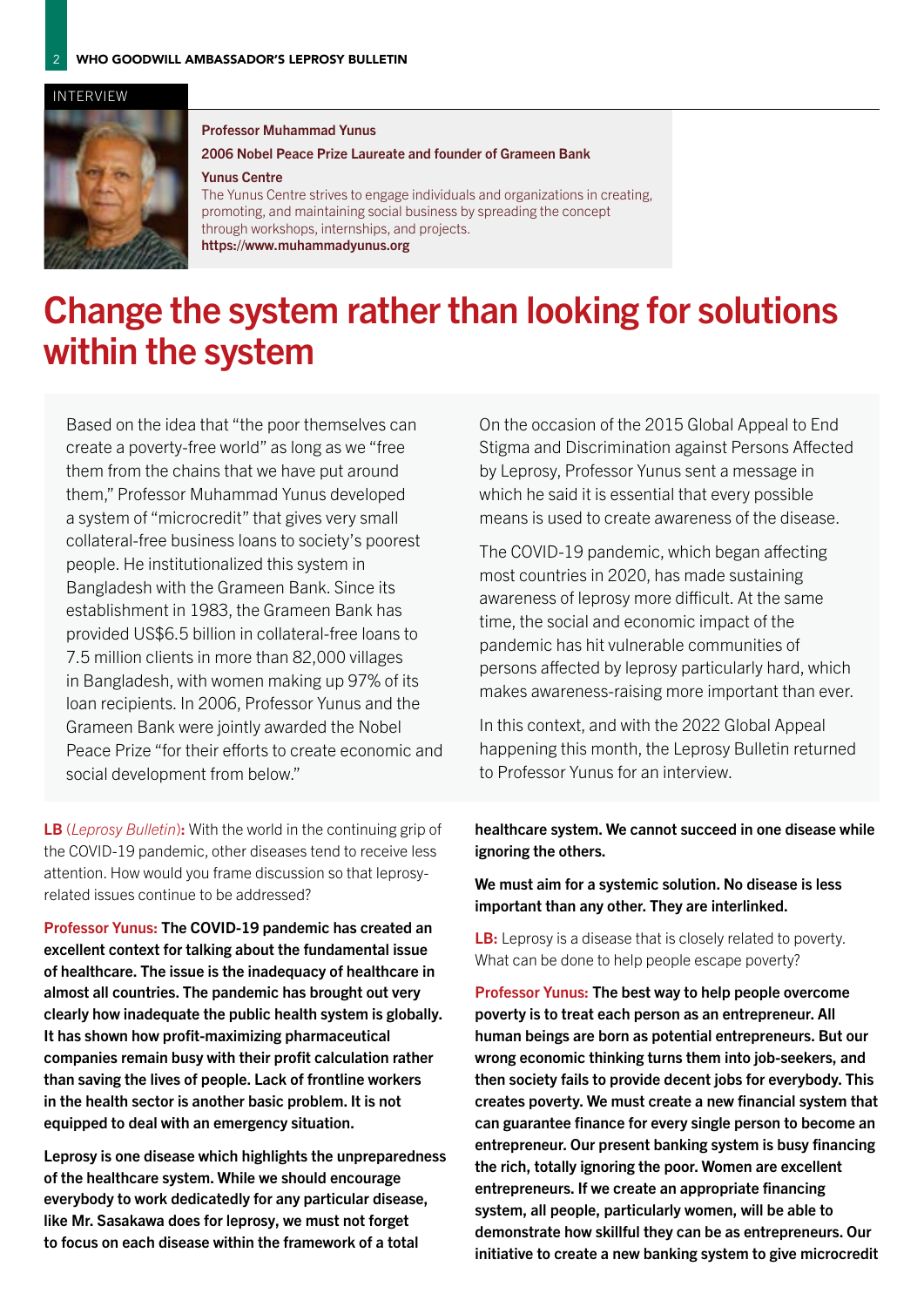### to all poor people, particularly to women, has demonstrated it very clearly.

LB: The COVID pandemic has changed the world dramatically. What must we learn from this experience?

Professor Yunus: The pandemic has made it very clear how wrong our economic thinking is; how inadequate our institutions based on wrong thinking are; how fragile the economic existence of the poor is; how terribly lop-sided our wealth distribution is. Wealth is concentrated in the hands of a small number of lucky people. When the pandemic hit the world, millions of people who already had less were pushed under the poverty line, or brought closer to the line, while super rich people made trillions of dollars.

Our lesson is very clear — we must not go back to the old economic system when the pandemic is over. We must create a new system which will stop us from continuing our journey on the present suicidal path. We must build a new road to go to a new destination.

LB: In the two decades since becoming the WHO Goodwill Ambassador for Leprosy Elimination, Yohei Sasakawa has made over 200 visits to more than 100 countries, seeing the situation for himself and conveying what he has seen and heard to their leaders. As soon as travel restrictions ease, he intends to resume his overseas missions. What advice do you have for him?

Professor Yunus: I congratulate Mr. Sasakawa for his commitment and dedication to the cause of eliminating leprosy from the world. His global campaign has drawn attention to the disease of leprosy all around the world. I very much hope that he'll promote a solution to leprosy within a clearly defined new healthcare system. This new system must be a social business healthcare system. This new system should be an alternative to the profitmaximizing healthcare system. I also hope that he'll promote the creation of social business pharmaceutical companies. I encourage him to lend his voice to change the system rather than looking for solutions within the system.

### SPOTLIGHT

### Entrepreneurial success in Bangladesh

Maksuda Khatun's life story exemplifies what can happen when an individual is given just enough financial or material support to start a business. At the age of 18, Maksuda noticed a white patch on her hand. With help from Lepra, a UK-based charity, she received treatment promptly, but her husband feared the disease and divorced her. She was able to move back to her parents' house with her young daughter, but she still had to figure out how to support herself.

A sewing machine and some training, provided by Lepra, allowed Maksuda to take her first step as a businesswoman. She worked as a tailor until she made enough money to start a poultry farm. Now her farm has over 1,000 broiler chickens and with the income she was able to support her daughter through completion of a physiotherapy degree. The chickens also help her family to meet their nutritional needs.

The COVID-19 pandemic has affected all aspects of her business, and she estimates that she has lost more than 400,000 taka (over US\$4,500) because of transportation shutdowns and other disruptions. Neighbors, some of whom had enthusiastically opened their own poultry farms after learning from Maksuda, are also seeing their businesses falter. Three farms have closed. With the entrepreneurial know-how that she has gained, Maksuda will do her best to continue being a leader in her community.



Dr. David Pahan, Country Director of Lepra Bangladesh, talking with Maksuda about her poultry farm.



Maksuda, a woman who has experienced leprosy, with the chickens on her poultry farm.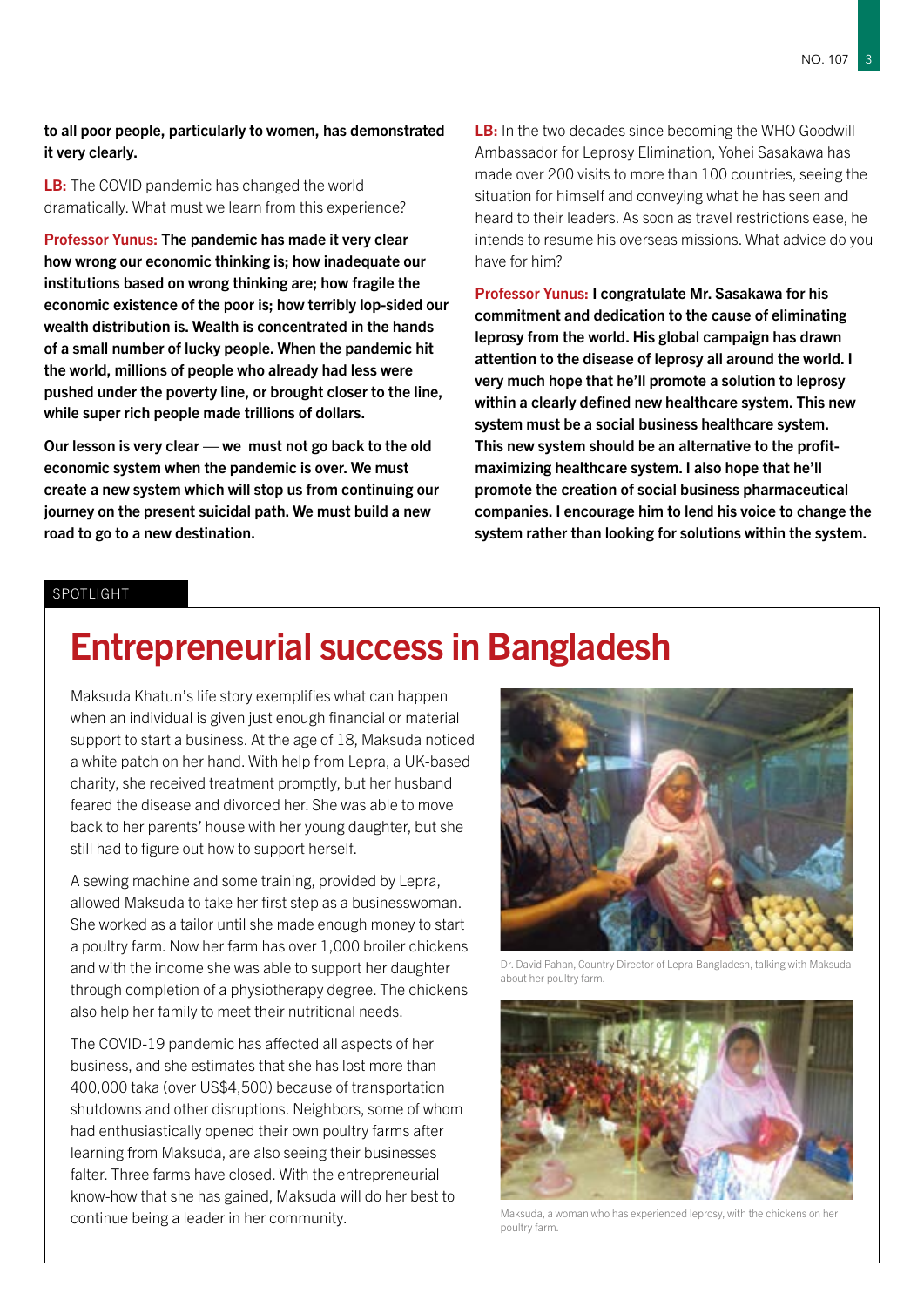#### INITIATIVE NEWS

## "Don't forget leprosy" campaign update

World Leprosy Day has been observed annually on the last Sunday of January since 1954. The purpose of this day is to increase public awareness of leprosy (Hansen's disease). This year, the date will be Jan. 30, and with this in mind, the Sasakawa Leprosy (Hansen's Disease) Initiative has made January into a month for raising the profile and reach of its 10-month "Don't forget leprosy" campaign.

### Message posted on WHO website

A message from Yohei Sasakawa, WHO Goodwill Ambassador for Leprosy Elimination, has been posted to the World Health Organization's website. The message emphasizes the importance of early detection and treatment, even amid the COVID-19 pandemic, and the need to confront stigma and discrimination.

### Letters to health ministers

The Goodwill Ambassador wrote to health ministers and WHO representatives in 56 countries where leprosy is endemic to ask for their endorsement of the "Don't forget leprosy" campaign. The many positive responses are encouraging. Country representatives can show their support publicly by posting on social media with the hashtags #DontForgetLeprosy and #DontForgetHansensDisease.

### Grants for awareness-raising and surveys

In October 2021, the Sasakawa Health Foundation announced a "Don't forget leprosy" grant program for two types of projects: 1) awarenessraising activities and 2) surveys of the situations of persons affected by leprosy and their families. Grants were awarded in December, and the project period started in January. More than 40 organizations — including NGOs, organizations of persons affected by leprosy, universities, research institutes, and medical associations — based in 16 countries received funding.

Of the 40 organizations that have received grants, 13 are in India, where around 60% of the world's new cases of leprosy are diagnosed each year. Some of the awareness-raising activities being supported target school children and university students in the hope that discrimination can be eradicated if young people start their lives with accurate information about the disease.

In Brazil, the country with the second-highest number of annual new cases, grants are supporting the awareness-raising work of more than 2,000 persons affected by leprosy and volunteers from Morhan (Movement for the Reintegration of Persons Affected by Hansen's Disease). Activities include a focus on healthcare professionals and involve training local public health nurses, strengthening the functions of leprosy referral centers, and case-finding.



[https://www.who.int/news/item/10-01-2022-message-for-world](https://www.who.int/news/item/10-01-2022-message-for-world-leprosy-day-2022)[leprosy-day-2022](https://www.who.int/news/item/10-01-2022-message-for-world-leprosy-day-2022)



Twitter post by Dr. Annick Mondjo (@DrMondjo), Director of the Infectious Diseases Control Program at Gabon's Ministry of Health, with the hashtag #dontforgetleprosy.



Twitter post by St. Joseph's Leprosy Hospital (@SJLH\_FMMC), located in Mangalore, India, showing their awareness-raising activity supported by a "Don't forget leprosy" campaign grant.



Facebook post about a meeting with Laura Carneiro, Rio de Janeiro's Municipal Secretary of Social Assistance, where she agreed that the Secretariat of Social Assistance would join the "Don't forget leprosy" campaign.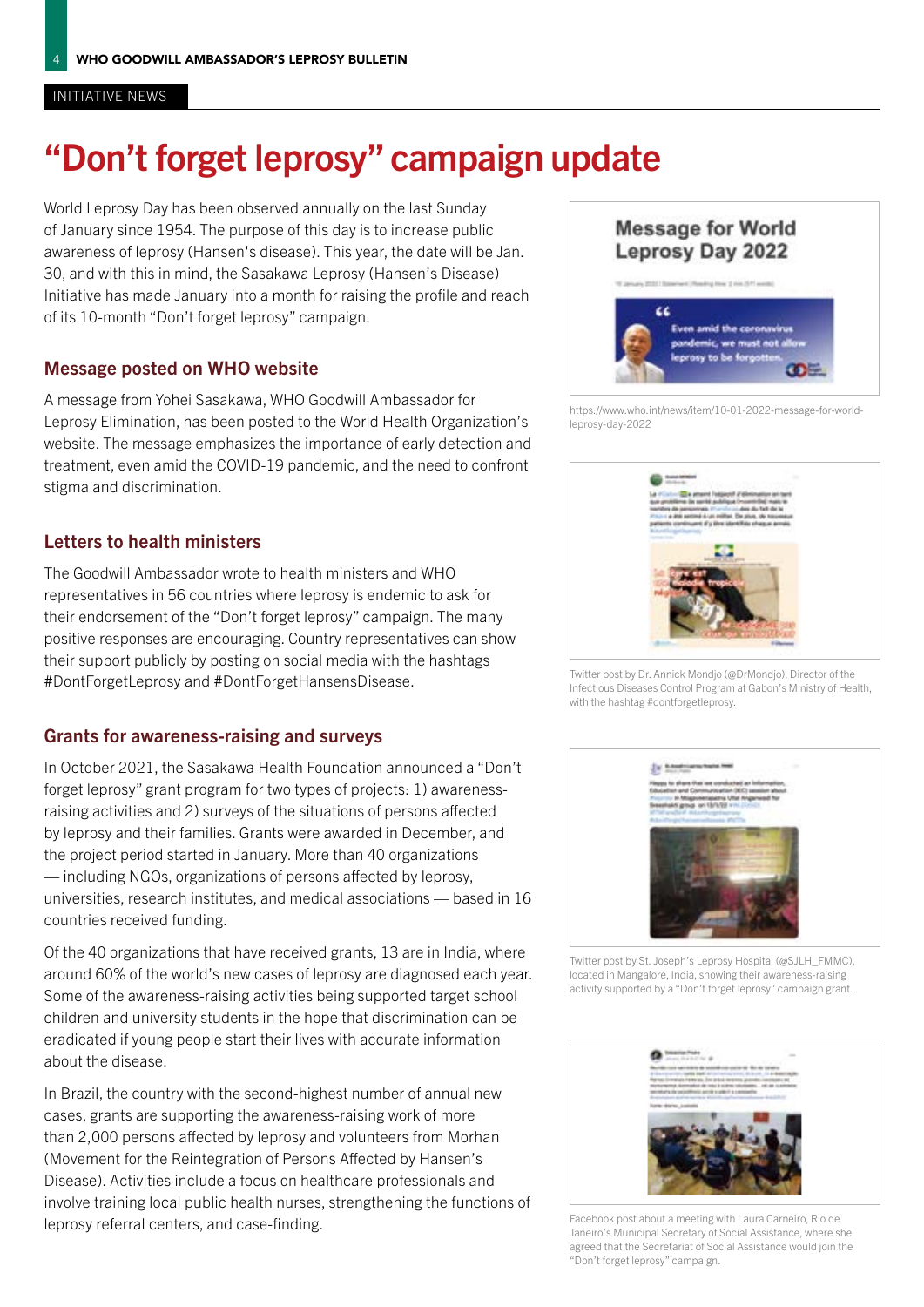# A month of activity for Global Appeal 2022

Initiated by the WHO Goodwill Ambassador for Leprosy Elimination in 2006, the annual Global Appeal to End Stigma and Discrimination against Persons Affected by Leprosy takes place annually in January in conjunction with World Leprosy Day. Each year, the Goodwill Ambassador reaches out to individuals and organizations from different fields to endorse a written statement and attend related events. This year, he invited philanthropic foundations to join him in calling for an end to marginalization of persons who have experienced leprosy and the realization of a just and equitable society that respects the human dignity and fundamental freedoms of all its members. Because of the COVID-19 pandemic, for the second year in a row all Global Appeal-related activities will take place online.

### Jan. 9: Photo contest

In October, Sasakawa Leprosy (Hansen's Disease) Initiative announced a social media photo contest with the theme "Don't forget leprosy." Participants were advised to post photos with the hashtags #DontForgetLeprosy, #DontForgetHansensDisease, and #GA2022 depicting the daily lives of persons affected by leprosy and any activities undertaken during the pandemic to support their communities. Jan. 9 was the deadline for participation, and selected photos can be viewed on the Global Appeal website.

### Jan. 20 and 25: Webinars

### "Role of Health Professionals at the Grassroots Level"

This webinar, held on Jan. 20, focused on the efforts of healthcare professionals who work at the grassroots level to detect leprosy cases and prevent disability amid the COVID-19 pandemic. Some success stories were introduced as potential best practice models that participants could adapt for their local circumstances. A recording of this webinar is available on the Global Appeal website.

### "Role of Youth: Discussions Shared from 3 Regions"

Later this year, for the first time, the Initiative will host a Global Youth Forum to stimulate discussions between young people working to solve leprosy issues and leaders of people's organizations. In preparation, three regional meetings were held in December 2021 and January 2022 (see page 7). At the webinar on Jan. 25, young participants shared the results of their regional meetings and discussed their role with the WHO Goodwill Ambassador. A recording of this webinar is available on the Global Appeal website.

### Jan. 28: Website

A dedicated website for the Global Appeal launched on Jan. 28. In addition to the content described above, the website includes video messages from invited contributors and edited interviews of the Goodwill Ambassador and Mr. Jamshyd Godrej, President of CII Foundation, on the topic of what philanthropic foundations must do to demonstrate that they have not forgotten leprosy.



Results of the photo contest posted at https://bit.ly/3KwCLJs







Recording of the webinar available at https://bit.ly/3IoDmeg





Recording of the webinar available at https://bit.ly/3IoDmeg





Global Appeal website <https://gasasakawa.org>

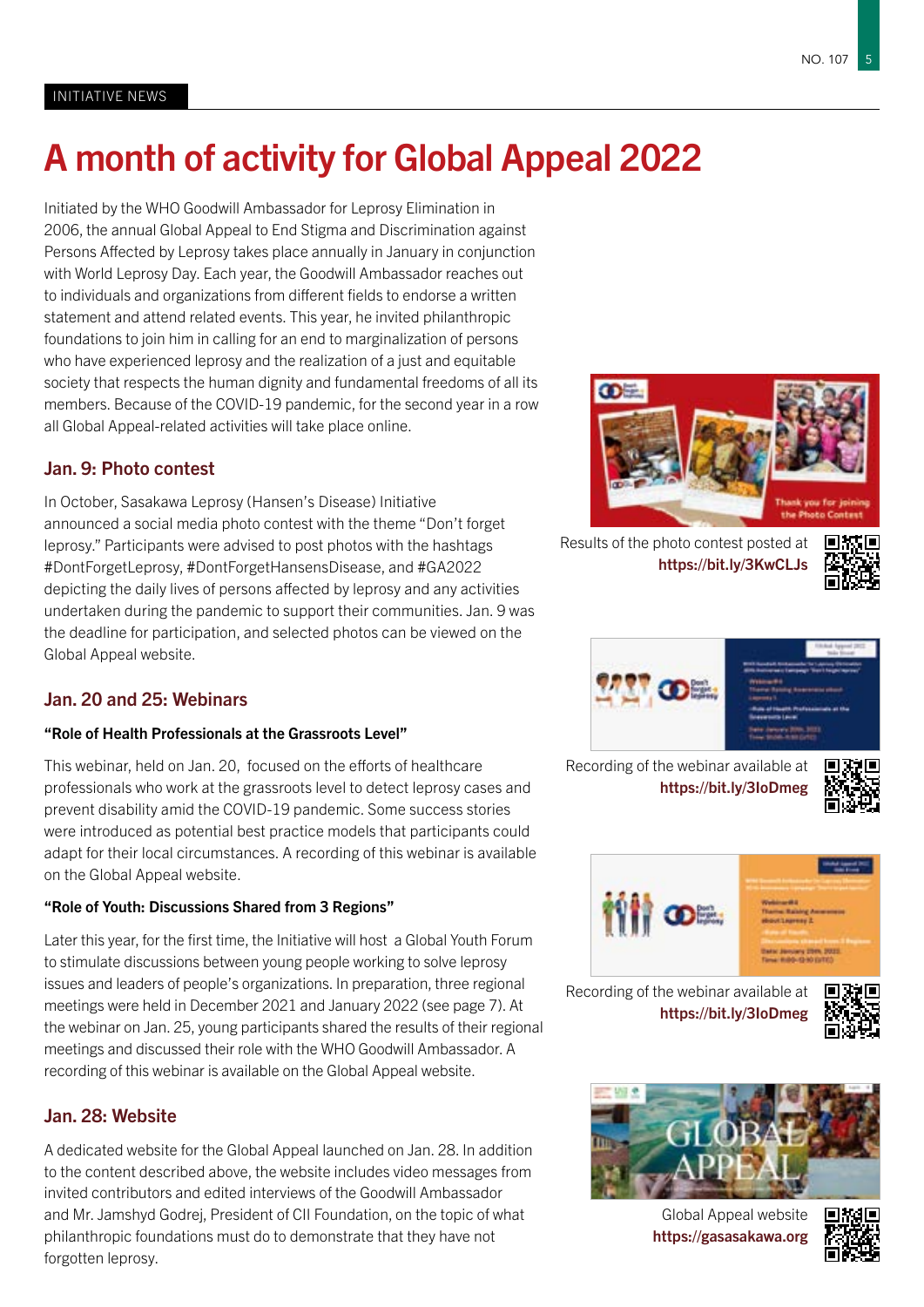### REPORT



Five members of Morhan's Women's Policy Department (DPW-Morhan) contributed to this report:

Paula Brandão, woman affected by Hansen's disease and coordinator of the Morhan Research Center; Patricia Soares, woman affected by Hansen's disease and DPW-Morhan coordinator; Francilene Mesquita, woman affected by Hansen's disease and DPW-Morhan coordinator; Suerli Oscar, daughter of a person affected by Hansen's disease and DPW-Morhan coordinator; and Nanda Duarte, communication advisor for Morhan.

http://www.morhan.org.br

## We need to hear what girls and women affected by Hansen's disease have to say

Women and girls have been part of the Movement for the Reintegration of Persons Affected by Hansen's Disease (Morhan) since its foundation in 1981 in Brazil. The experience of discrimination experienced by women affected by Hansen's disease and the social vulnerabilities associated with gender issues led to the formation of the Women's Policy Department (DPW-Morhan) in 2018.



DPW-Morhan encourages local movement centers to connect women to one another so that they can support one another in person and coordinate to take action in the community. The first "Women of Morhan" in-person meeting was held in Piauí (northeastern Brazil) in August 2019. The creation of a WhatsApp group two months prior to the meeting facilitated communication. In the words of one of the organizers, Francilene Mesquita, "Our union went from the virtual world to the real world."

In 2021, in the face of the political-health crisis produced by the COVID-19 pandemic and the violation of the right to health, the women of DPW-Morhan together with Alice Cruz, UN Special Rapporteur, decided to listen to and amplify the voices of women and girls affected by Hansen's disease so that they would reach people around the world. We organized the first international meeting of "Hansen's disease and the right to health: what girls and women have to say." The meeting was divided into five sessions lasting three hours: two sessions for women from Brazil only and three regional sessions for women from the Americas, Africa and Asia. In total, 107 women from 15 countries participated. Sasakawa Health Foundation provided support for professional translation into English, French, and Spanish. Volunteers provided additional translation into Hindi, Bengali, Nepali, and Indonesian.

The women were encouraged to tell their stories by answering the following questions: a) What are the problems faced



Social media advertisement for the first international meeting of "Hansen's disease and the right to health: what girls and women have to say," organized by Morhan's Women's Policy Department (DPW-Morhan).

by women and girls affected by Hansen's disease as an individual, in the family, and in the community? b) What are the possible causes of these problems? c) What do women and girls affected by Hansen's disease want? The women talked about problems related to illness, such as difficulty in accessing health services and treatments, late diagnosis, and lack of adequate information about issues specific to being female. And they spoke especially about the consequences of the experience of being an affected woman, such as discrimination in the family and community, damage to mental health, overload of domestic work, difficulties with economic self-support such as unemployment or underemployment, lack of government-sponsored assistance programs, not being able to attend school, domestic and sexual violence, and separation from children and/or spouse.

The meeting generated a report that was shared with the special rapporteur and an article to be published soon, which details the problems and recommendations suggested during the meetings. Our next steps are to strengthen the network of women affected by Hansen's disease in Brazil and to increase exchange experiences with women from other countries through people's organizations. At the heart of our action is the certainty that it is necessary to listen to girls and women affected by Hansen's disease so that public policies around the world address the burdens particularly placed on them and recognize them as subjects of rights.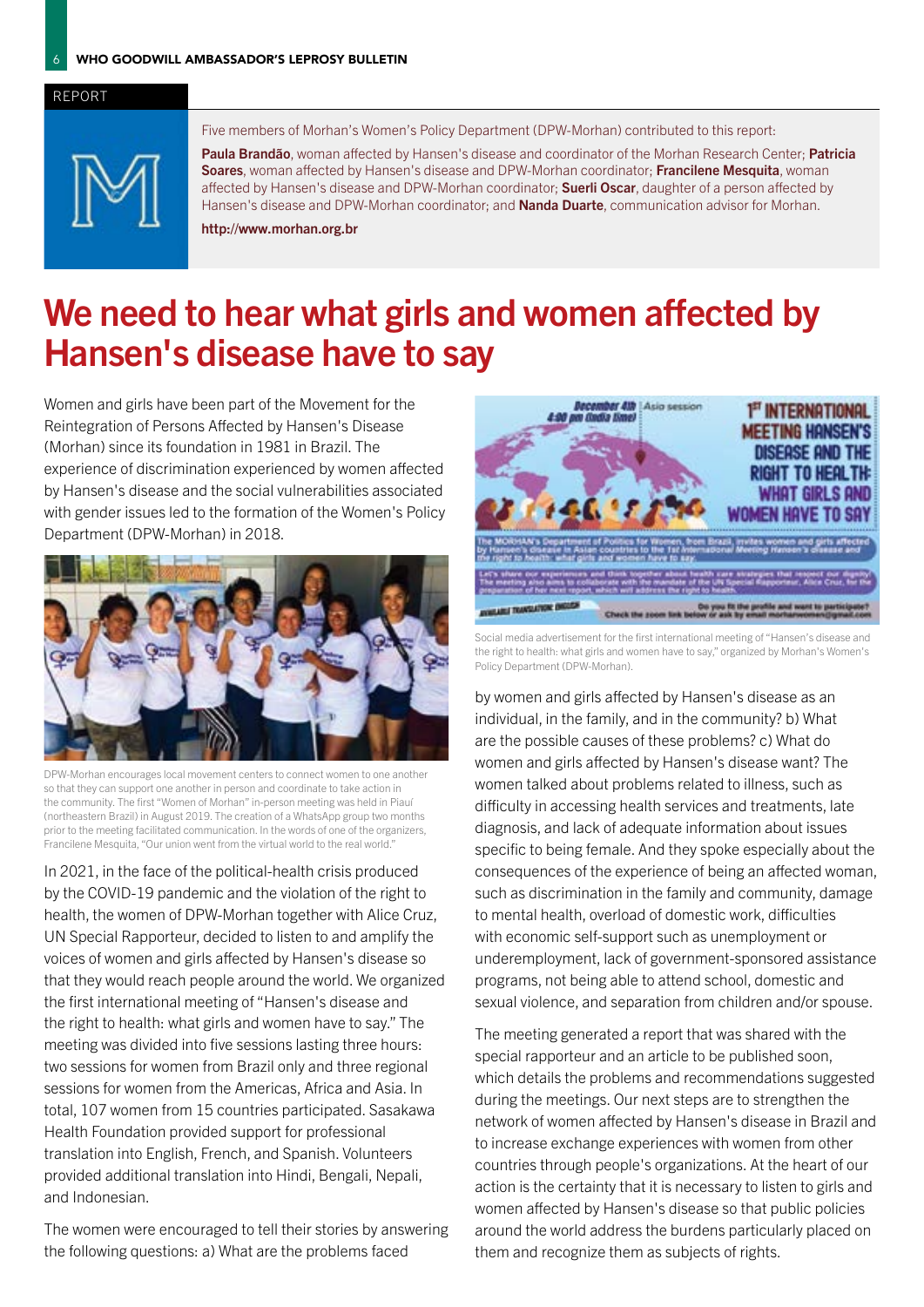### Three regional meetings held in preparation for first Global Youth Forum

The Nippon Foundation and Sasakawa Health Foundation, now working together as the Sasakawa Leprosy (Hansen's Disease) Initiative, have been supporting the empowerment of persons who have experienced leprosy for nearly 30 years. During this time period, people's organizations have grown in number and scale. Along with growth comes the challenge of sustainability. In line with its goal of strengthening the leprosy community through a multilayer approach, the Initiative looks for ways to build the leadership capacity of young people as a way to help people's organizations achieve their longterm goals. The 10-month "Don't forget leprosy (Hansen's disease)" campaign provides a framework for involving youth in discussions of what needs to be done even amid the COVID-19 pandemic. A new event called the Global Youth Forum was added to the agenda with the capacity-building goal in mind.

To be held online later this year, the Global Youth Forum will identify young people who work on leprosy-related problems, encourage them, and provide them with an opportunity for interaction with their peers in other countries and representatives from more experienced generations. It is hoped that the connections that participants make during this event will generate new possibilities for international and intergenerational collaboration.

In preparation for the Forum, the Initiative worked with people's organizations to organize three regional meetings for Latin America and the Caribbean, Asia, and Africa. These were held online in December 2021 and January 2022. The results of the regional meetings were shared at a follow-up webinar titled "Role of Youth."

### Latin America and the Caribbean

The "Latin American and Caribbean Virtual Meeting of Young People Affected by Leprosy, Family Members, and Supporters" was organized by the Intergenerational Department of Morhan (Brazil) and held on Dec. 11, 2021. The online event was attended by 54 young persons affected by Hansen's disease and their family members from Brazil, Colombia, Nicaragua, and Peru. Prior to the event, participants were encouraged to answer five questions. At the event, two young leaders from Morhan, Marcos Costa and Tatielle Naiara, used these questions to facilitate discussion. The meeting concluded with some specific action-oriented suggestions.

### Asia

The "Asia Youth Forum" was co-created by three organizations — HANDA (China), PerMaTa South Sulawesi (Indonesia), and YDTI (Indonesia) — and held on Dec. 16, 2021. More than 100 participants from Bangladesh, China, India, Indonesia, and Nepal joined the event. The Asia forum consisted of three thematic sessions: how to reduce stigma, how to promote engagement of youth; and how to improve access to health services and rehabilitation. Afterward, HANDA observed that there seemed to be potential for creating a regional coalition for youth activities.



HANDA Yunnan (China) leadership members saying slogan out loud: "For a better life, let's fight against leprosy discrimination!"

### Africa

The "Africa Youth Forum" was organized by ENAPAL (Ethiopia) and held on Jan. 11, 2022. Participants joined from Niger, Kenya, Nigeria, Tanzania, Senegal, Sierra Leone, Mozambique, and Ethiopia. Joshua Mamane from Niger pointed out in his presentation that "youth" is a symbol of mobility, dynamism and innovation, and so involving young people could generate new solutions.

### "Role of Youth" webinar

Conclusions from the three regional meetings and suggestions for the Global Youth Forum were shared in a webinar held on Jan. 25 in affiliation with the 2022 Global Appeal to End Stigma and Discrimination against Persons Affected by Leprosy. WHO Goodwill Ambassador Yohei Sasakawa joined the webinar to hear firsthand from the young participants and contribute his thoughts on their role.